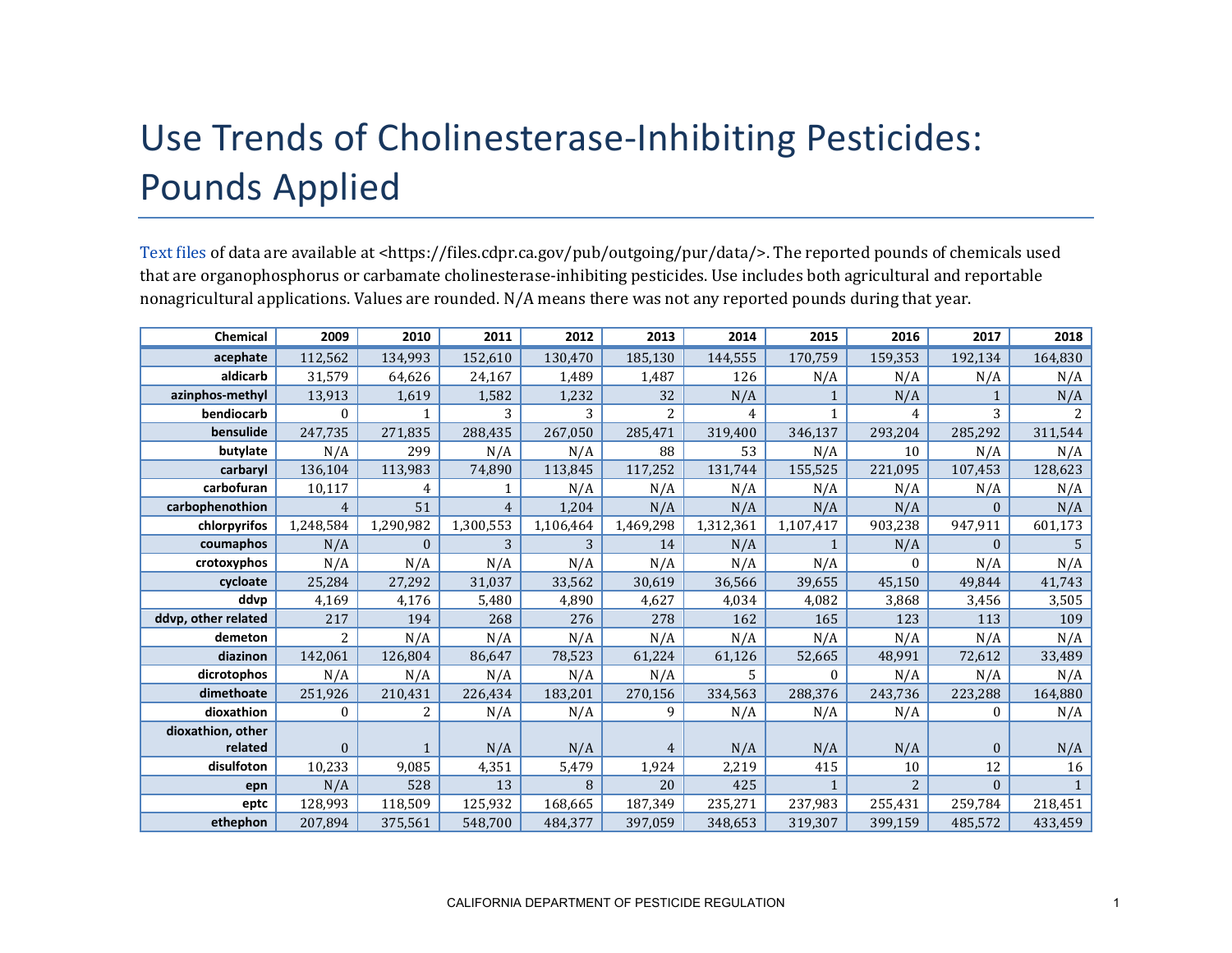| Chemical          | 2009            | 2010             | 2011         | 2012         | 2013         | 2014             | 2015         | 2016             | 2017           | 2018             |
|-------------------|-----------------|------------------|--------------|--------------|--------------|------------------|--------------|------------------|----------------|------------------|
| ethion            | $\overline{28}$ | 72               | $\mathbf{1}$ | 44           | N/A          | $\mathbf{0}$     | $\mathbf{1}$ | N/A              | $\overline{0}$ | N/A              |
| ethoprop          | 20,793          | 5,645            | 7,475        | 2,077        | 2,502        | 3,076            | 1,820        | 2,023            | 2,134          | 5,848            |
| fenamiphos        | 11,493          | 8,978            | 2,964        | 5,254        | 2,244        | 865              | 97           | 143              | 131            | $\boldsymbol{0}$ |
| fenthion          | 9               | $\overline{4}$   | $\mathbf{0}$ | N/A          | N/A          | $\mathbf{0}$     | N/A          | $\boldsymbol{0}$ | N/A            | N/A              |
| fonofos           | N/A             | $\mathbf{0}$     | N/A          | N/A          | N/A          | N/A              | N/A          | N/A              | N/A            | N/A              |
| formetanate       |                 |                  |              |              |              |                  |              |                  |                |                  |
| hydrochloride     | 32,670          | 30,313           | 20,952       | 20,446       | 26,912       | 28,333           | 31,172       | 42,037           | 36,709         | 40,164           |
| malathion         | 532,321         | 561,398          | 512,004      | 405,353      | 446,743      | 502,997          | 443,128      | 355,053          | 334,893        | 360,906          |
| merphos           | N/A             | $\overline{4}$   | N/A          | N/A          | N/A          | N/A              | N/A          | N/A              | N/A            | N/A              |
| merphos, other    |                 |                  |              |              |              |                  |              |                  |                |                  |
| related           | N/A             | $\boldsymbol{0}$ | N/A          | N/A          | N/A          | N/A              | N/A          | N/A              | N/A            | N/A              |
| methamidophos     | 17,934          | 9,664            | 6,037        | $\Omega$     | 55           | N/A              | N/A          | N/A              | $\mathbf{1}$   | $\mathbf{0}$     |
| methidathion      | 47,319          | 51,343           | 29,545       | 23,396       | 6,375        | 3,614            | 245          | 146              | 11             | 140              |
| methiocarb        | 3,093           | 3,506            | 2,708        | 3,786        | 3,675        | 3,722            | 3,371        | 2,810            | 2,803          | 2,485            |
| methomyl          | 221,248         | 231,690          | 220,085      | 273,337      | 260,518      | 278,741          | 282,501      | 260,627          | 234,580        | 224,535          |
| methyl parathion  | 25,770          | 21,512           | 22,970       | 25,408       | 21,520       | 481              | 182          | 24               | 5              | $\overline{2}$   |
| methyl parathion, |                 |                  |              |              |              |                  |              |                  |                |                  |
| other related     | 1,355           | 1,132            | 1,195        | 1,334        | 1,131        | $\boldsymbol{0}$ | 5            | $\boldsymbol{0}$ | N/A            | N/A              |
| mevinphos         | 9               | 24               | 118          | 3            | $\Omega$     | 8                | 9            | $\overline{4}$   | N/A            | $\overline{7}$   |
| mevinphos, other  |                 |                  |              |              |              |                  |              |                  |                |                  |
| related           | 6               | 16               | 79           | 2            | N/A          | 5                | 6            | 3                | N/A            | 5                |
| mexacarbate       | N/A             | N/A              | N/A          | N/A          | $\mathbf{1}$ | N/A              | N/A          | N/A              | N/A            | N/A              |
| molinate          | 12,516          | 24               | $\Omega$     | 3            | $\Omega$     | $\Omega$         | $\mathbf{0}$ | 5                | N/A            | N/A              |
| naled             | 162,530         | 175,118          | 199,203      | 153,116      | 218,690      | 225,285          | 288,473      | 316,868          | 283,944        | 330,719          |
| oxamyl            | 48,994          | 121,725          | 136,967      | 52,984       | 72,993       | 65,785           | 17,236       | 2,466            | 38,302         | 78,737           |
| oxydemeton-       |                 |                  |              |              |              |                  |              |                  |                |                  |
| methyl            | 68,576          | 71,290           | 26,017       | 17,562       | 10,656       | 8,407            | 6,610        | 3,764            | 1,533          | 1,460            |
| parathion         | 118             | 257              | 196          | 25           | $\Omega$     | $\mathbf{1}$     | 836          | 41               | 3              | 3                |
| parathion, other  |                 |                  |              |              |              |                  |              |                  |                |                  |
| related           | $\mathbf{1}$    | 10               | $\mathbf{0}$ | $\mathbf{0}$ | N/A          | N/A              | $\mathbf{1}$ | $\mathbf{0}$     | N/A            | N/A              |
| phorate           | 17,686          | 14,775           | 46,430       | 61,545       | 30,909       | 32,683           | 19,519       | 20,378           | 29,897         | 25,477           |
| phosacetin        | N/A             | N/A              | N/A          | N/A          | $\Omega$     | $\Omega$         | $\Omega$     | N/A              | $\Omega$       | $\Omega$         |
| phosmet           | 132,647         | 115,008          | 95,781       | 53,587       | 60,903       | 44,344           | 19,278       | 28,971           | 16,869         | 22,595           |
| phosphamidon      | N/A             | 24               | N/A          | N/A          | N/A          | N/A              | N/A          | 6                | N/A            | N/A              |
| phosphamidon,     |                 |                  |              |              |              |                  |              |                  |                |                  |
| other related     | N/A             | $\mathbf{1}$     | N/A          | N/A          | N/A          | N/A              | N/A          | $\mathbf{0}$     | N/A            | N/A              |
| pirimicarb        | $\overline{2}$  | $\mathbf{1}$     | $\mathbf{1}$ | N/A          | N/A          | N/A              | N/A          | N/A              | N/A            | N/A              |